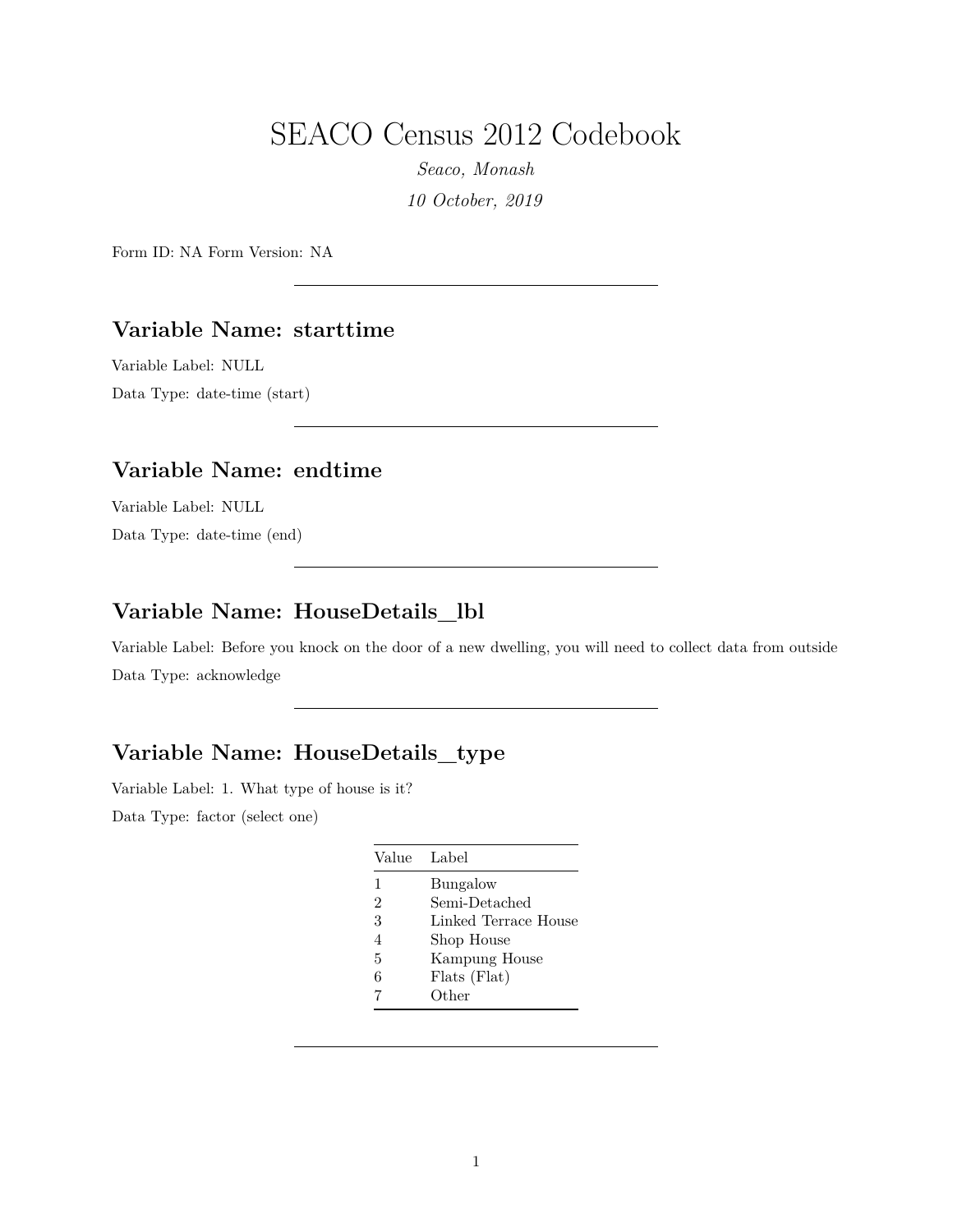#### **Variable Name: HouseDetails\_type\_other**

Variable Label: 2. If you answered "Other" please specify the type of house Data Type: string

### **Variable Name: HouseDetails\_construction**

Variable Label: 3. Describe the material the dwelling is constructed from?

Data Type: factor (select one)

| Value Label    |                                          |
|----------------|------------------------------------------|
| 1              | Bricks or Concrete                       |
| $\overline{2}$ | Wood                                     |
| 3              | Half-and-Half (wood and bricks/concrete) |
| $\overline{4}$ | Other                                    |
| .5             | Do not know                              |

### **Variable Name: HouseDetails\_construction\_other**

Variable Label: 4. If you answered "Other" describe the material the dwelling is constructed from? Data Type: string

#### **Variable Name: HouseDetails\_gps**

Variable Label: 5.1. Determine GPS location of the dwelling Data Type: geopoint

### **Variable Name: HouseDetails\_Number**

Variable Label: What is the number of the dwelling? Data Type: string

#### **Variable Name: HouseDetails\_Street**

Variable Label: What is the street name of the dwelling? Data Type: string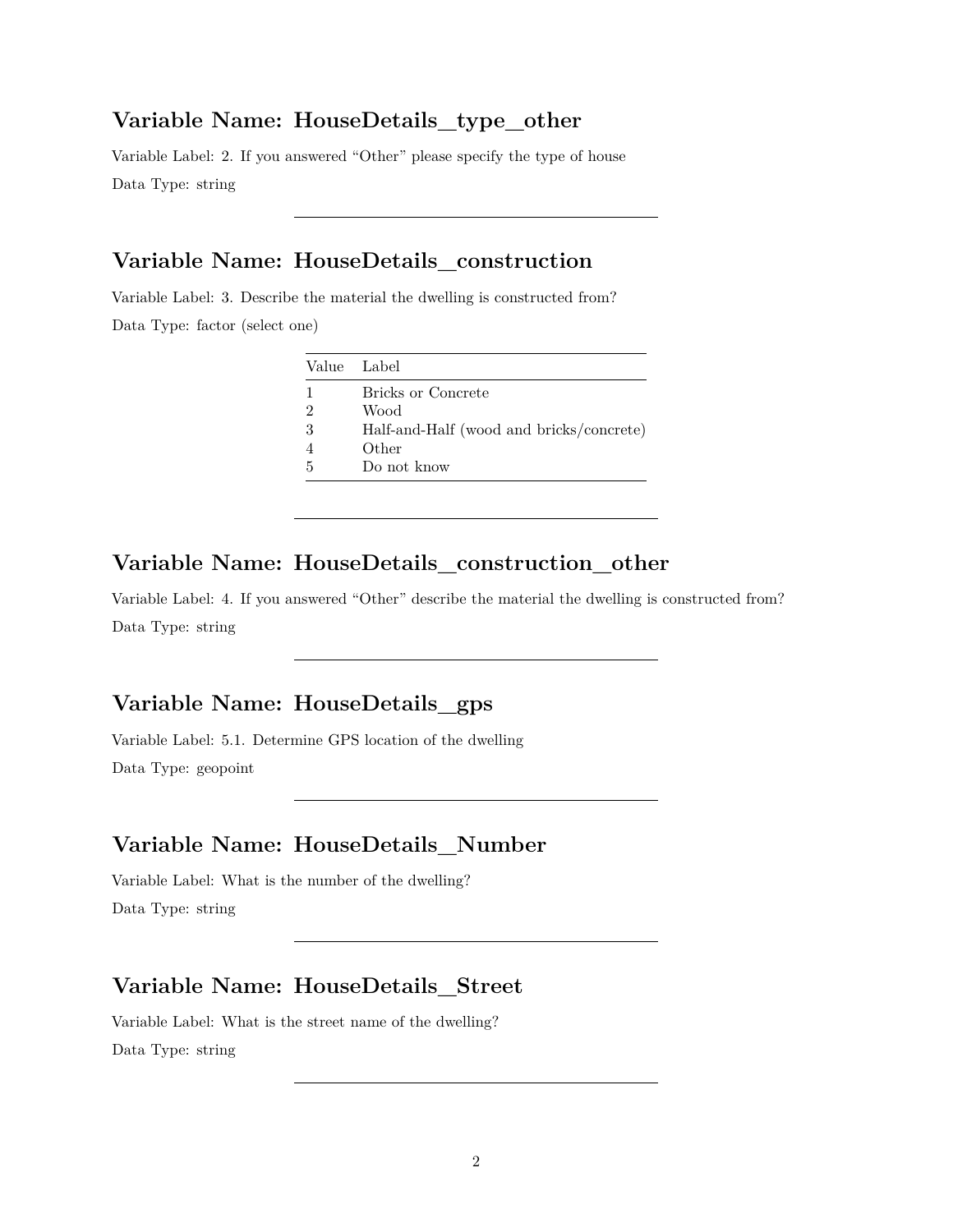#### **Variable Name: HouseDetails\_Taman**

Variable Label: Which taman is the dwelling in? Data Type: string

### **Variable Name: HouseDetails\_Batu**

Variable Label: What batu is that dwelling along? Data Type: string

#### **Variable Name: HouseDetails\_Kampung**

Variable Label: What 'kampung' is that dwelling along? Data Type: string

### **Variable Name: HouseDetails\_Mukim**

Variable Label: Which mukim is that dwelling in? Data Type: factor (select one)

| Value Label    |                |
|----------------|----------------|
| 1              | Bekok          |
| $\overline{2}$ | Chaah          |
| 3              | Gemereh        |
| 4              | Jabi           |
| 5              | Sungai Segamat |
|                |                |

# **Variable Name: HouseApproval**

Variable Label: Did the household agree to participate in the survey?

| Value    | Label    |
|----------|----------|
| $\Omega$ | Unknown  |
| 1        | Accepted |
| 2        | Rejected |
| 3        | Empty    |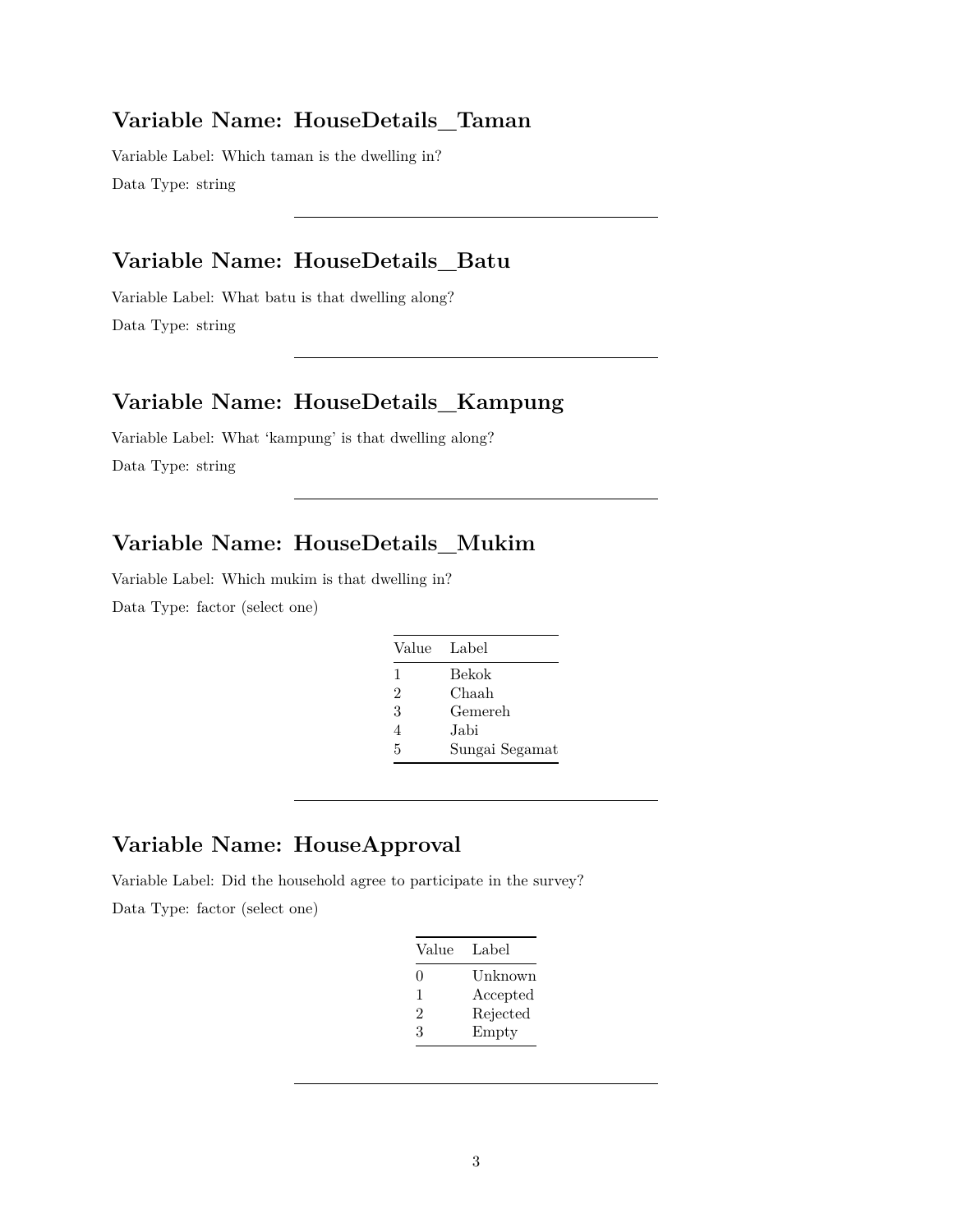#### **Variable Name: Household\_type**

Variable Label: Which of the following best describes your household? Data Type: factor (select one)

|   | Value Label                   |
|---|-------------------------------|
| 1 | Nuclear family                |
| 2 | <b>Extended Family</b>        |
| 3 | Multiple (unrelated) families |
| 4 | Friends sharing               |
| 5 | Acquaintances sharing         |
| հ | Other                         |

#### **Variable Name: Household\_type\_other**

Variable Label: If you answered "Other" please specify the type of the family Data Type: string

### **Variable Name: Household\_members**

Variable Label: How many people are currently living in the household Data Type: integer

# **Variable Name: Household\_residents**

Variable Label: How many of these people have lived in this household more than 3 months Data Type: integer

#### **Variable Name: Household\_residents\_baby**

Variable Label: How many babies are living in the household younger than 3 months of age? Data Type: integer

### **Variable Name: Residents\_name**

Variable Label: What is the residents full name? Data Type: string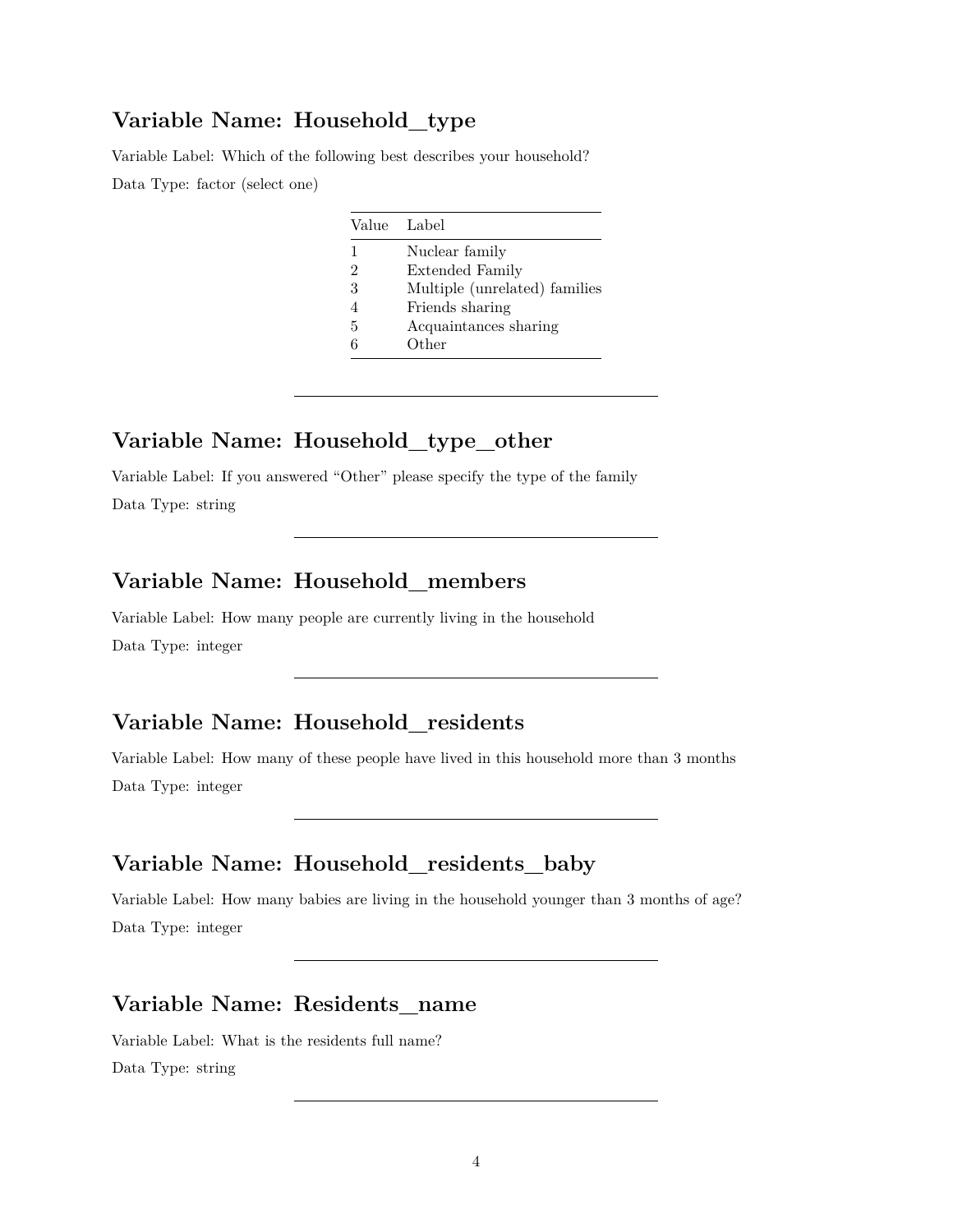#### **Variable Name: Residents\_dob**

Variable Label: What is \${Residents\_name}'s date of birth Data Type: date

### **Variable Name: Residents\_age**

Variable Label: Calculated age

Data Type: unknown (calculate)

#### **Variable Name: Residents\_age\_est**

Variable Label: What was \${Residents\_name}'s age at the last birthday(by date of birth and not the year)? Estimated age is: \${Residents\_age}

Data Type: integer

### **Variable Name: Residents\_sex**

Variable Label: What is \_\_'s gender?

Data Type: factor (select one)

| Value | Label  |
|-------|--------|
| ı     | Male   |
| 2     | Female |
| 3     | Other  |
|       |        |

#### **Variable Name: cr\_idtype**

Variable Label: What kind of identity document does use

|                | Value Label                   |
|----------------|-------------------------------|
| 1              | Birth Certificate             |
| 2              | NRIC/MyKad/MyKid              |
| 3              | Military/Police Identity Card |
| $\overline{4}$ | Passport                      |
| 5              | Other                         |
| 6              | Don't Know                    |
|                | Refused to answer             |
|                |                               |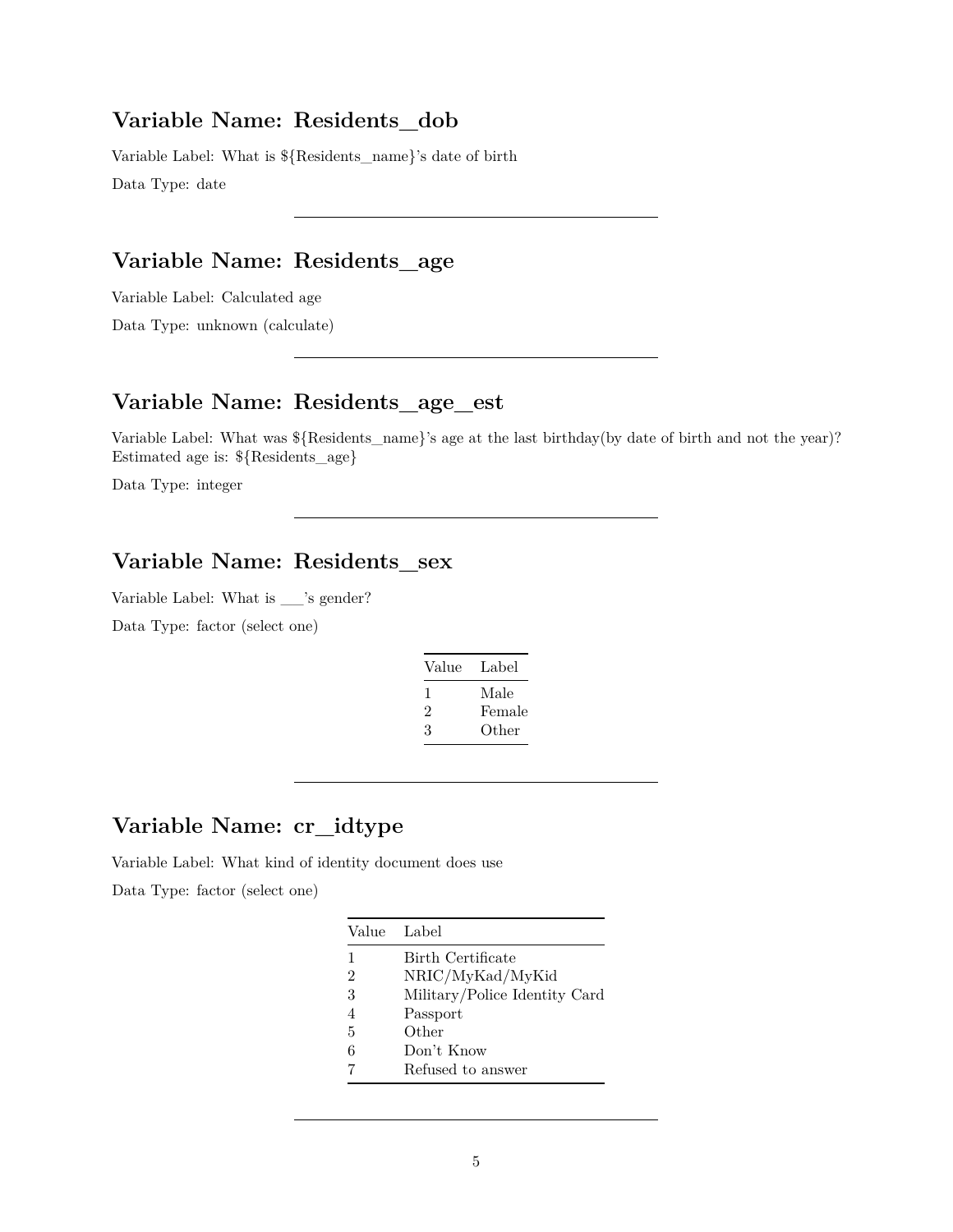#### **Variable Name: cr\_idtype\_other**

Variable Label: If 'Other', what kind of identity document does use Data Type: string

### **Variable Name: cr\_id\_no**

Variable Label: Can you tell me what \_\_'s ID number is? Data Type: string

#### **Variable Name: cr\_rhh**

Variable Label: What is 's relationship to the head of the household? Data Type: factor (select one)

| Value | Label                                  |
|-------|----------------------------------------|
| 1     | is the Head of Household               |
| 2     | Husband or Wife                        |
| 3     | Parent (in law)                        |
| 4     | Grandparent (in law)                   |
| 5     | <b>Brother or Sister</b>               |
| 6     | Child                                  |
| 7     | Domestic servant $(e.g., maid/driver)$ |
| 8     | There is no Head of Household          |
| 9     | Other                                  |
| 10    | Refused to answer                      |
| 11    | Don't Know                             |
| 12    | Daughter-in-law or Son-in-law          |
| 13    | Adopted                                |
| 14    | Stepchild                              |
| 15    | Grandchild                             |
| 16    | Acquaintance                           |
| 17    | Friend                                 |
|       |                                        |

#### **Variable Name: cr\_rhh\_other**

Variable Label: If 'Other' how would you describe 's relationship to the Head of Household Data Type: string

#### **Variable Name: cr\_citizenship**

Variable Label: What is \_\_'s citizenship?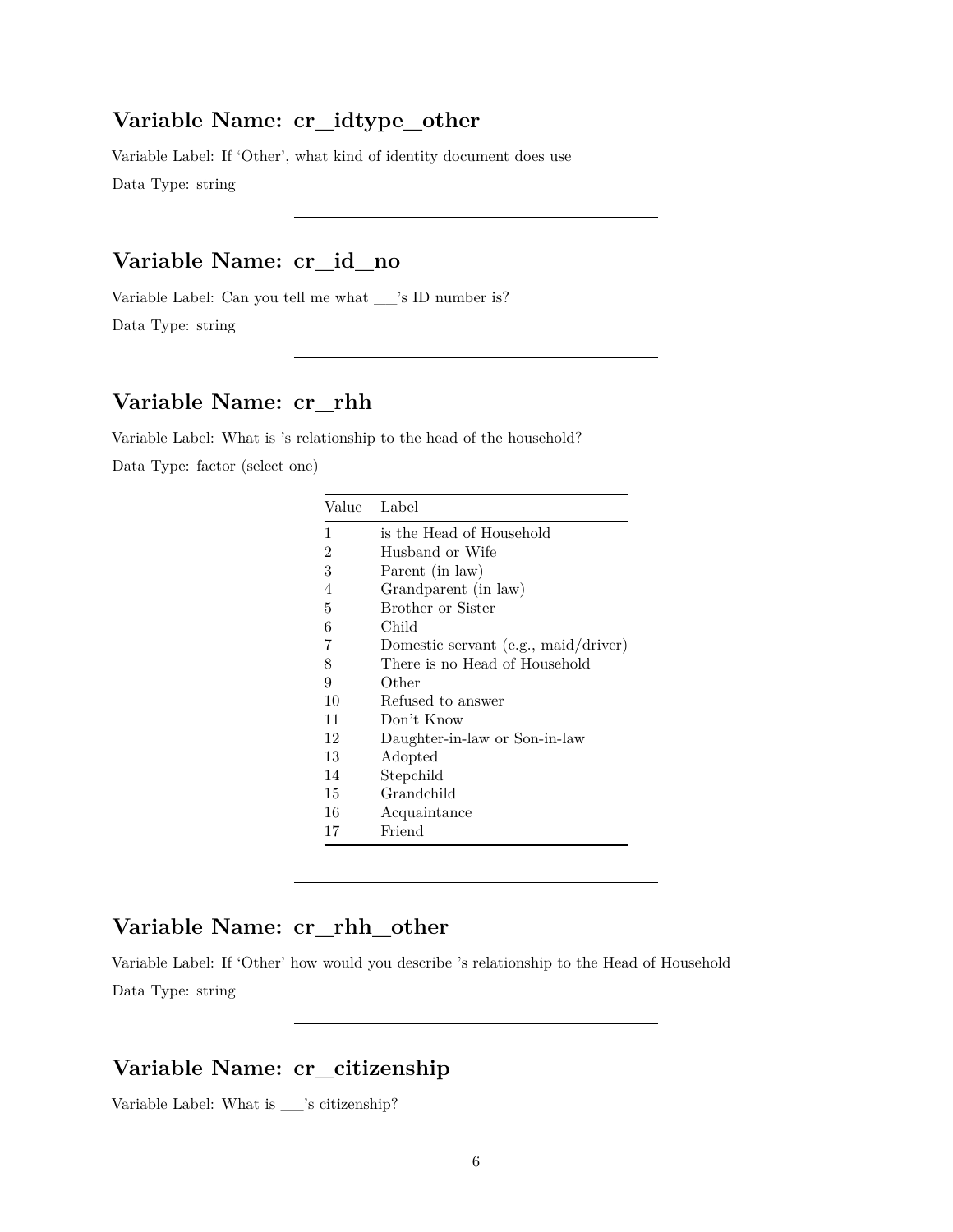Data Type: factor (select one)

| Value          | Label             |
|----------------|-------------------|
| 1              | Malaysian         |
| $\overline{2}$ | Singaporean       |
| 3              | Indonesian        |
| 4              | Indian            |
| 5              | Other             |
| 6              | Don't Know        |
| 7              | Refused to answer |
| 8              | Vietnamese        |
| 9              | Philippines       |
| 10             | Bangladeshi       |
| 11             | Nepali            |
| 12             | Thai              |
| 13             | Cambodian         |

# **Variable Name: cr\_citizenship\_other**

Variable Label: If 'Other' please specify citizenship of Data Type: string

### **Variable Name: cr\_race**

Variable Label: What is \_\_'s ethnicity? Data Type: factor (select multiple)

| Value          | Label             |
|----------------|-------------------|
| 1              | Malay             |
| $\overline{2}$ | Indian            |
| 3              | Chinese           |
| $\overline{4}$ | Bumiputera        |
| 5              | Other             |
| 6              | Refused to answer |
| 7              | Don't Know        |
| 8              | Orang Asli        |

# **Variable Name: cr\_race\_other**

Variable Label: If 'Other' please state the descent Data Type: string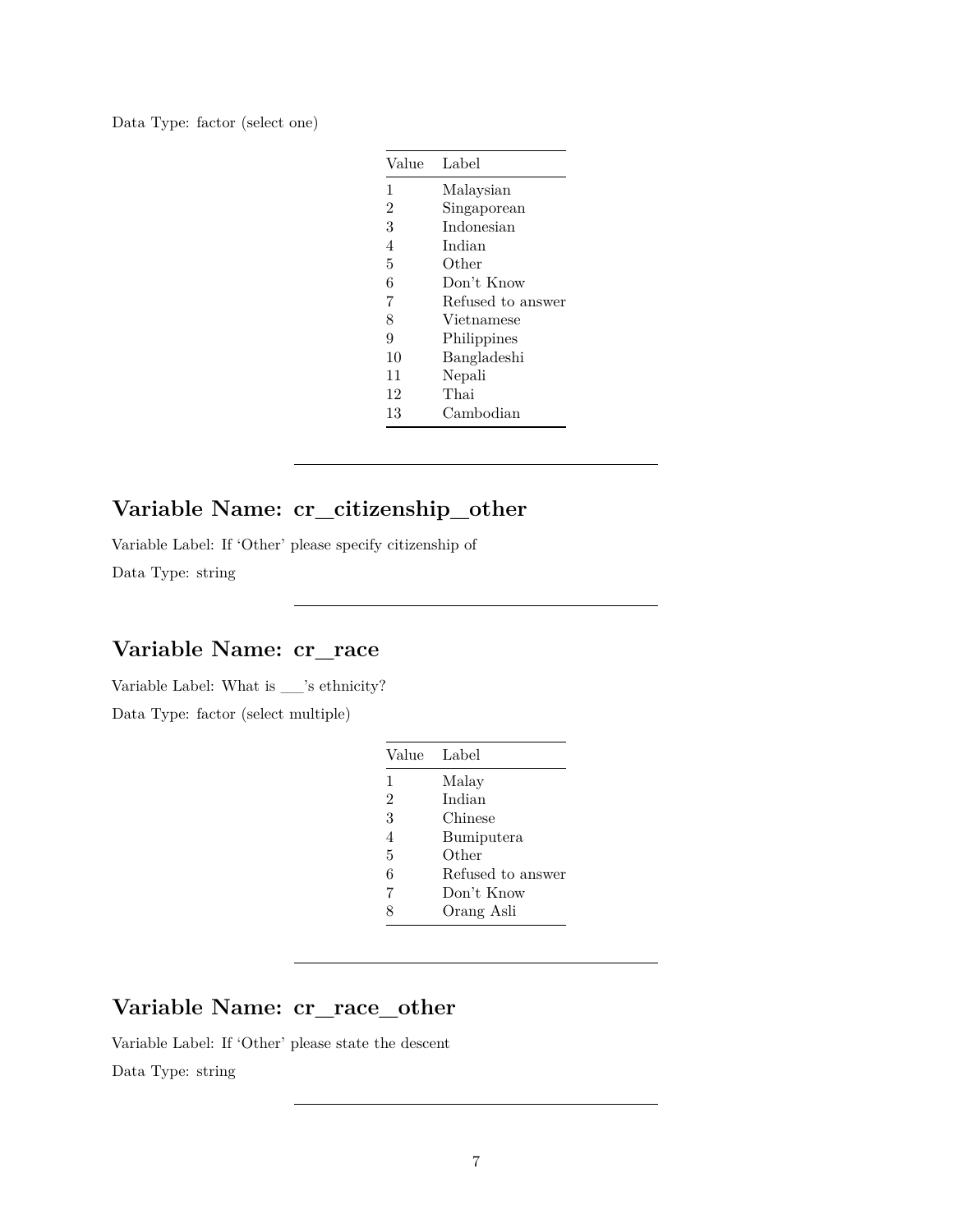#### **Variable Name: cr\_religion**

Variable Label: What is \_\_'s religion?

Data Type: factor (select one)

| Value          | Label               |
|----------------|---------------------|
| $\mathbf{1}$   | Islam               |
| $\overline{2}$ | Buddhism            |
| 3              | Hindu               |
| $\overline{4}$ | Sikh                |
| 5              | Christian           |
| 6              | Taoist              |
| 7              | Other               |
| 8              | Atheist or Agnostic |
| 9              | Don't Know          |
| 10             | Refused to answer   |
| 11             | Animism             |

# **Variable Name: cr\_religion\_other**

Variable Label: If 'Other' please state the religion of Data Type: string

# **Variable Name: cr\_language**

Variable Label: What is the main language spoken at home?

Data Type: factor (select one)

| Value                    | Label                 |
|--------------------------|-----------------------|
| 1                        | Malay                 |
| $\overline{2}$           | Chinese               |
| 3                        | Tamil                 |
| $\overline{\mathcal{A}}$ | English               |
| 5                        | Other                 |
| 6                        | Don't Know            |
| 7                        | Refused to answer     |
| 8                        | Orang Asli Language   |
| 10                       | Other Indian language |

### **Variable Name: cr\_language\_other**

Variable Label: If 'Other' please specify the language used at home Data Type: string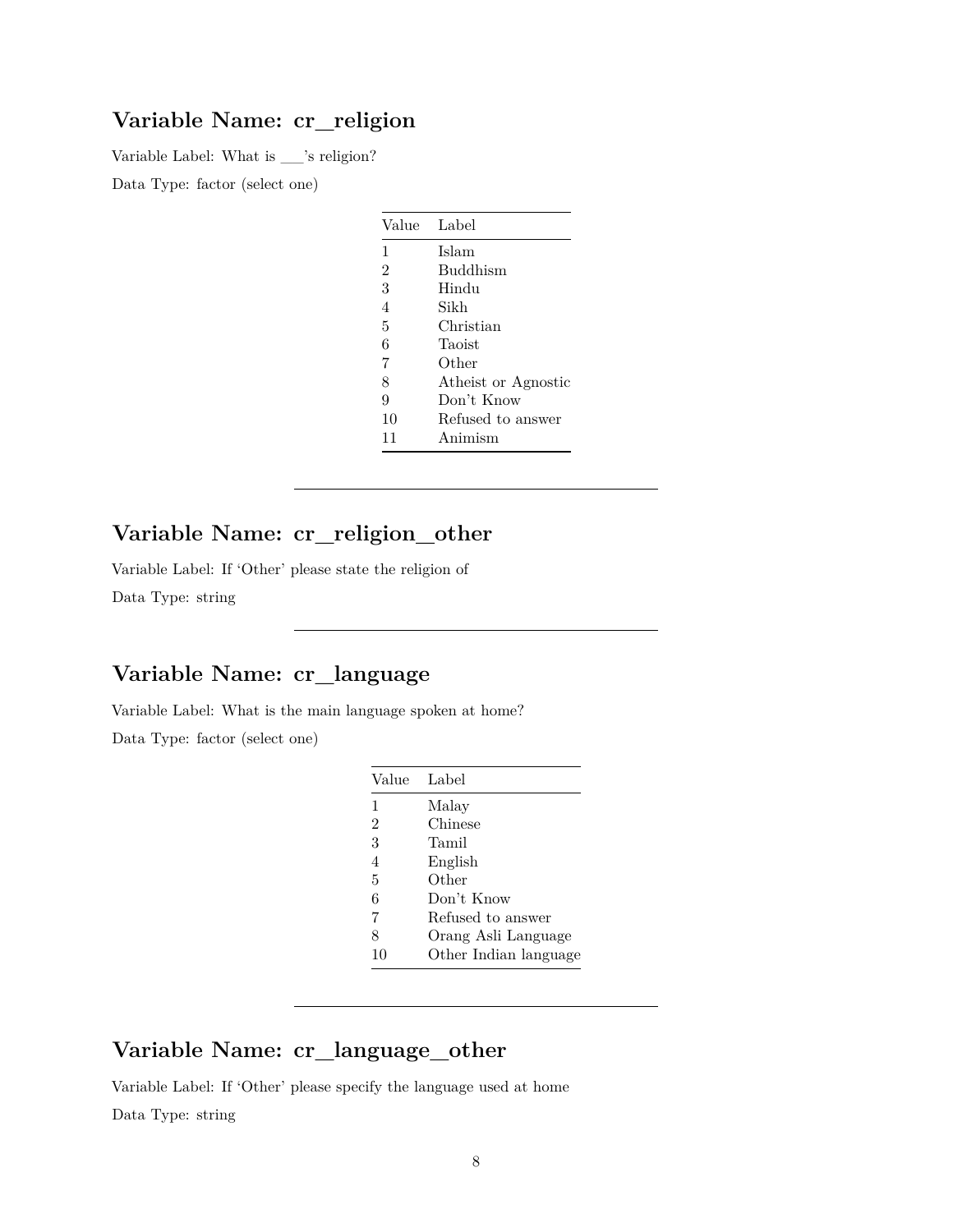### **Variable Name: cr\_marriage**

Variable Label: What is the marital status of \_\_? Data Type: factor (select one)

| Value | Label                                   |
|-------|-----------------------------------------|
| 1     | Single                                  |
| 2     | Married                                 |
| 3     | Separated / Living Apart (Not Divorced) |
|       | Divorced                                |
| 5     | Widow / Widower                         |
| 6     | Don't Know                              |
|       | Refused to answer                       |

# **Variable Name: cr\_education**

Variable Label: What is the schooling history of ?

Data Type: factor (select one)

| Value | Label                                      |
|-------|--------------------------------------------|
| 1     | Never attended school                      |
| 2     | Attended but did not finish Primary School |
| 3     | Finished Primary School                    |
| 4     | Started High School                        |
| 5     | Finished Form 3                            |
| 6     | Finished Form 5                            |
| 7     | Finished Form 6                            |
| 8     | Started College (Diploma)                  |
| 9     | Finished College (Diploma)                 |
| 10    | Started University (Degree)                |
| 11    | Finished University (Degree)               |
| 12    | Other                                      |
| 13    | Do not know                                |
| 14    | Refused to answer                          |

# **Variable Name: cr\_education\_other**

Variable Label: If 'Other' please specify the schooling history of  $\_\_$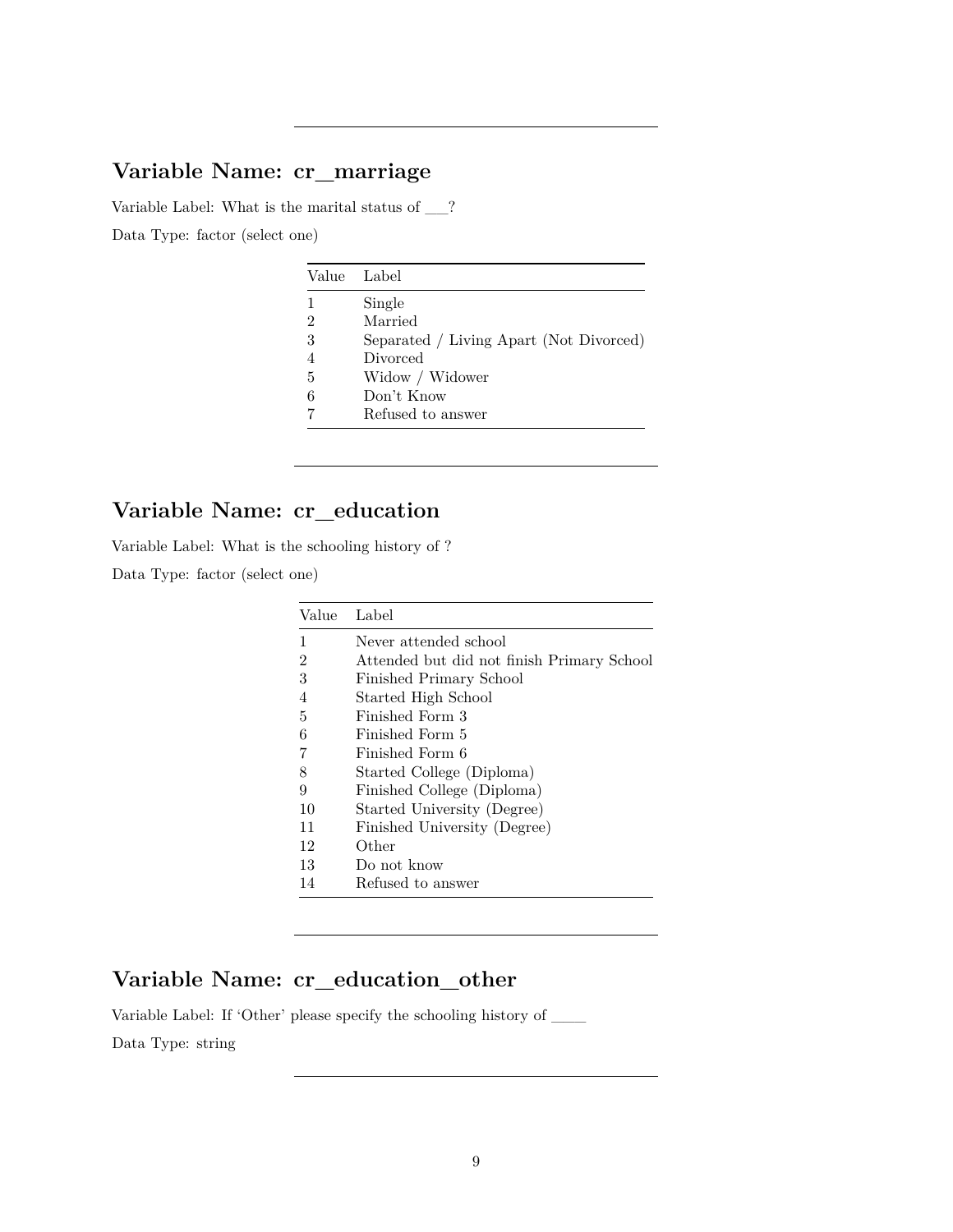#### **Variable Name: cr\_employ**

Variable Label: What is the employment status of \_\_? Data Type: factor (select one)

| Value Label    |                          |
|----------------|--------------------------|
| 1              | Too young to work        |
| $\overline{2}$ | Student                  |
| 3              | Housewife / Househusband |
| 4              | Not Working              |
| 5              | Casual Jobs              |
| 6              | Working Part-time        |
| 7              | Working Full-Time        |
| 8              | Do not Know              |
| 9              | Refused to answer        |
| 10             | Pensioners/Pensions      |
| 11             | Self Employed            |

# **Variable Name: cr\_jobtitle**

Variable Label: What is 's position or job title? Data Type: string

### **Variable Name: cr\_health**

Variable Label: Based on the following scale, indicate the health status of \_\_\_

Data Type: factor (select one)

| Value          | Label             |
|----------------|-------------------|
| 1              | Very Good         |
| $\overline{2}$ | Good              |
| 3              | Satisfactory      |
| $\overline{4}$ | Poor              |
| 5              | Very Poor         |
| 6              | Don't Know        |
| 7              | Refused to answer |

### **Variable Name: cr\_sick**

Variable Label: In the past *two weeks* has been sick enough to have to miss out on his/her usual activities Data Type: factor (select one)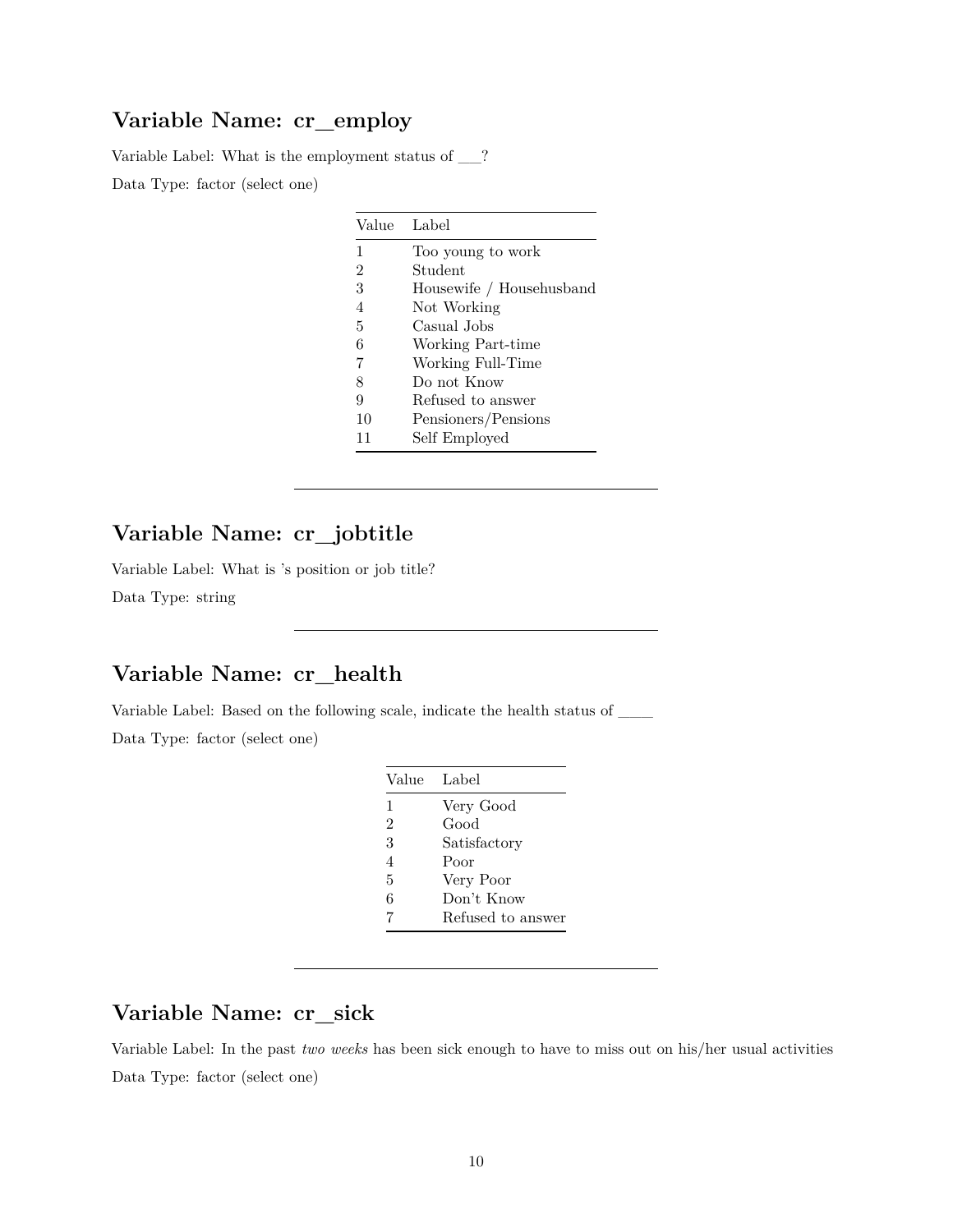| Value Label    |                   |
|----------------|-------------------|
| 1              | No                |
| $\mathfrak{D}$ | Yes               |
| 3              | Don't Know        |
|                | Refused to answer |

# **Variable Name: cr\_drvisits**

Variable Label: In the past *two weeks* has visited any of the following for health reasons Data Type: factor (select multiple)

|   | Value Label                       |
|---|-----------------------------------|
| 1 | Private Hospital                  |
| 2 | Government Hospital               |
| 3 | Private Clinic                    |
| 4 | Government Clinic                 |
| 5 | Pharmacist                        |
| 6 | Traditional Medicine Practitioner |
|   | Other                             |
| 8 | Don't Know                        |
| q | Refused to answer                 |
|   |                                   |

# **Variable Name: cr\_drvisits\_other**

Variable Label: If 'Other', what kind of health practitioner did visit?

Data Type: string

### **Variable Name: cr\_ch**

Variable Label: Does suffer from any of the following heath issues Data Type: factor (select multiple)

| Label                              |
|------------------------------------|
| Heart Disease                      |
| High Blood Pressure / Hypertension |
| Diabetes                           |
| Asthma/wheezing                    |
| Vision Problems                    |
| Hearing problems                   |
| Problems with physical mobility    |
| Joint pain                         |
| Other pain                         |
| Don't know                         |
|                                    |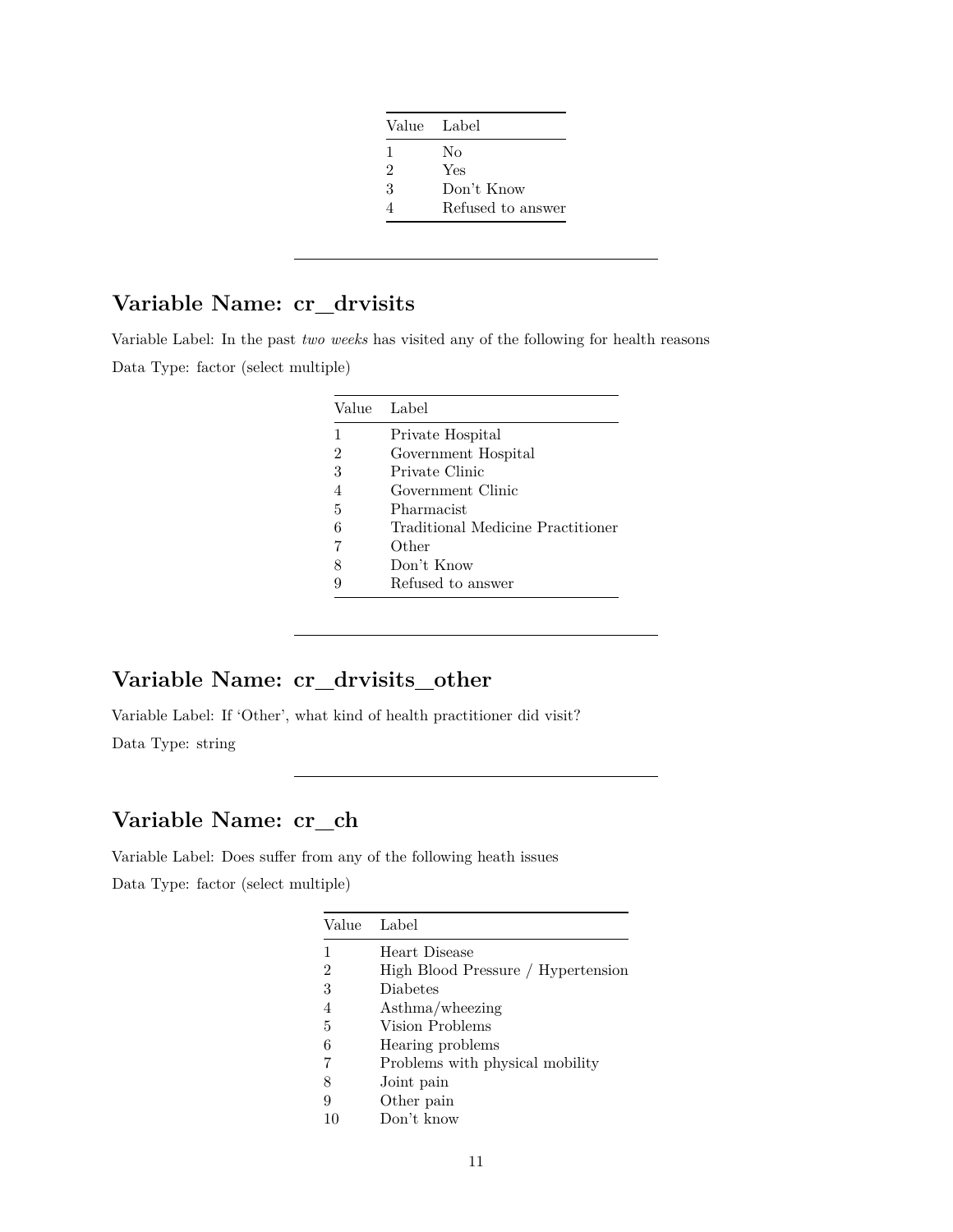Value Label

11 Refused to answer

# **Variable Name: cr\_ch\_other**

Variable Label: If 'Other', please specify the health issue suffered by  $\_\_$ Data Type: string

#### **Variable Name: cr\_insurance**

Variable Label: Does \_\_ have private health insurance cover?

Data Type: factor (select one)

| Value          | Label                                                |
|----------------|------------------------------------------------------|
|                | No Health Insurance                                  |
| 2              | Health Insurance Through Employer (or employer       |
|                | of family member)                                    |
| 3              | Private health insurance (Self subscribed or as part |
|                | of a family members package)                         |
| $\overline{4}$ | Refused to answer                                    |
| 5              | Don't know                                           |

#### **Variable Name: hhl\_bedroom\_check**

Variable Label: How many bedrooms are there in this dwelling? Data Type: factor (select one)

| Value Label |                   |
|-------------|-------------------|
| -8          | Refused to answer |
|             | Agree to answer   |

# **Variable Name: hhl\_bedroom**

Variable Label: If agree to answer, please enter the number of bedrooms in the dwelling Data Type: integer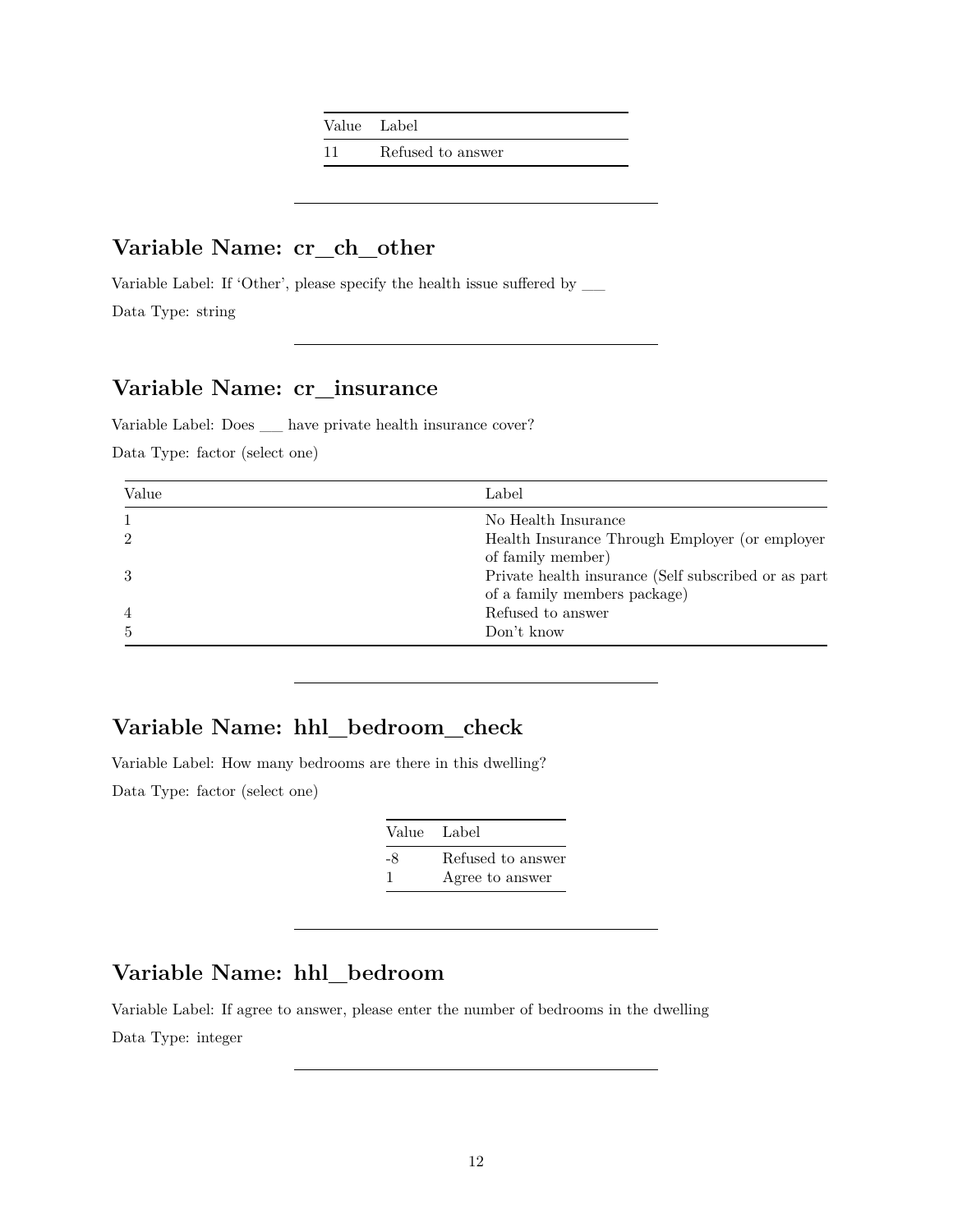#### **Variable Name: hhl\_bathroom\_check**

Variable Label: How many bathrooms (shower  $+$  toilet) in this dwelling? Data Type: factor (select one)

|    | Value Label       |
|----|-------------------|
| -8 | Refused to answer |
|    | Agree to answer   |

# **Variable Name: hhl\_bathroom**

Variable Label: If agree to answer, please enter the number of bathrooms (shower + toilet)

Data Type: integer

# **Variable Name: hhl\_livingarea\_check**

Variable Label: How many living areas (including the dining room, NOT including the kitchen) in the dwelling?

Data Type: factor (select one)

| Value Label |                   |
|-------------|-------------------|
| -8          | Refused to answer |
| -1          | Agree to answer   |

### **Variable Name: hhl\_livingarea**

Variable Label: If agree to answer, please enter the number of living areas (including the dining room, NOT including the kitchen)

Data Type: integer

#### **Variable Name: hhl\_owner**

Variable Label: Which of the following best describes the living situation

|                | Value Label                                          |
|----------------|------------------------------------------------------|
|                | Rented accommodation                                 |
| $\overline{2}$ | Owned by a householder with a loan                   |
| 3              | Owned by the householder outright                    |
| $\overline{4}$ | Owned by a family member not living in the household |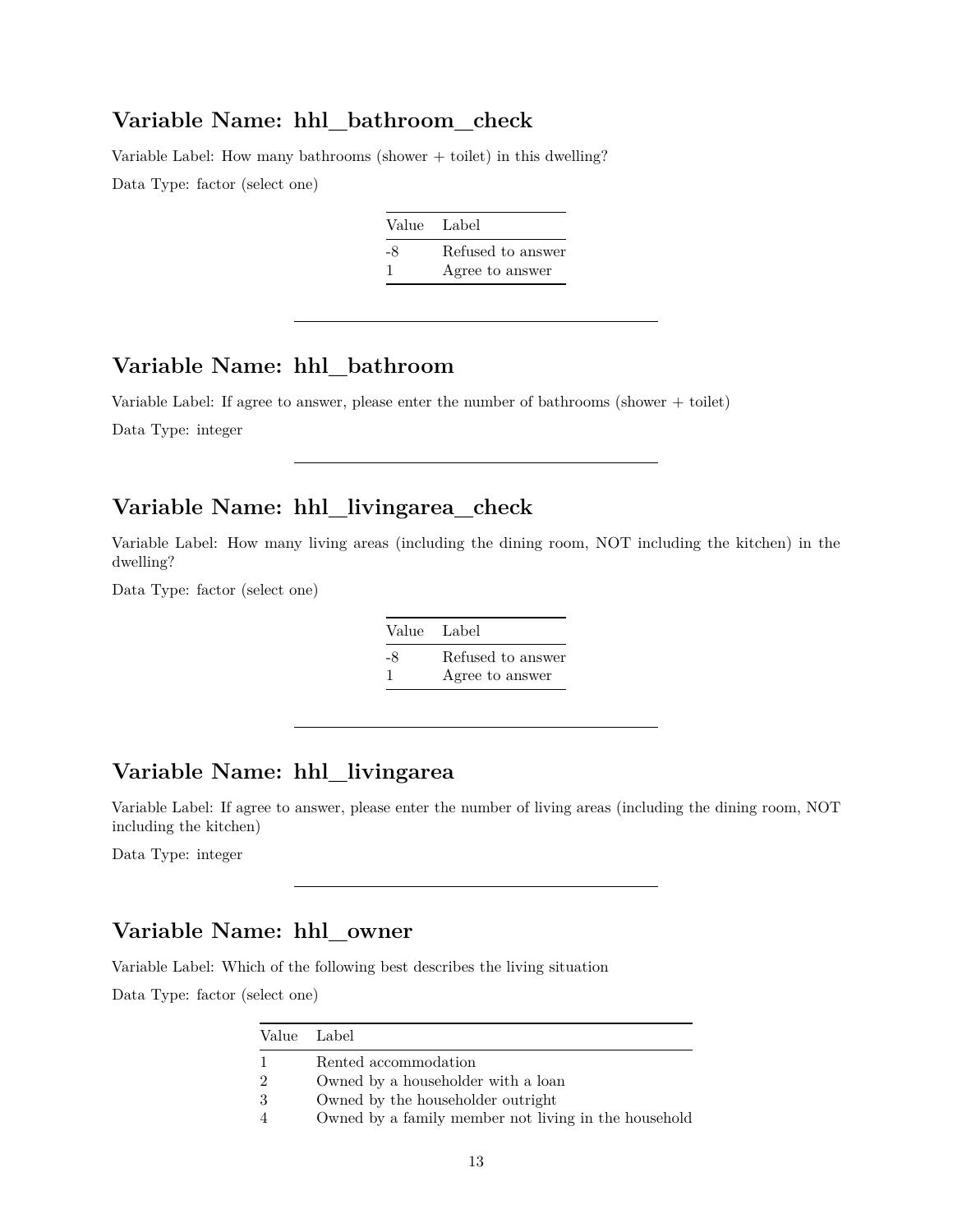|   | Value Label      |
|---|------------------|
| 5 | Other            |
| 6 | Do not know      |
| 7 | Refuse to asnwer |
| 8 | Quarters         |
|   |                  |

### **Variable Name: hhl\_owner\_other**

Variable Label: If 'Other', please describe the living situation Data Type: string

#### **Variable Name: hhl\_cars\_check**

Variable Label: How many cars owned by people in the household? Data Type: factor (select one)

| Value Label |                   |
|-------------|-------------------|
| -8          | Refused to answer |
|             | Agree to answer   |

### **Variable Name: hhl\_cars**

Variable Label: State the number of cars. Data Type: integer

#### **Variable Name: hhl\_mc\_check**

Variable Label: How many motorcycles are owned by people in the household? Data Type: factor (select one)

| Value Label |                   |
|-------------|-------------------|
| -8          | Refused to answer |
|             | Agree to answer   |

# **Variable Name: hhl\_mc**

Variable Label: State the number of motorcycles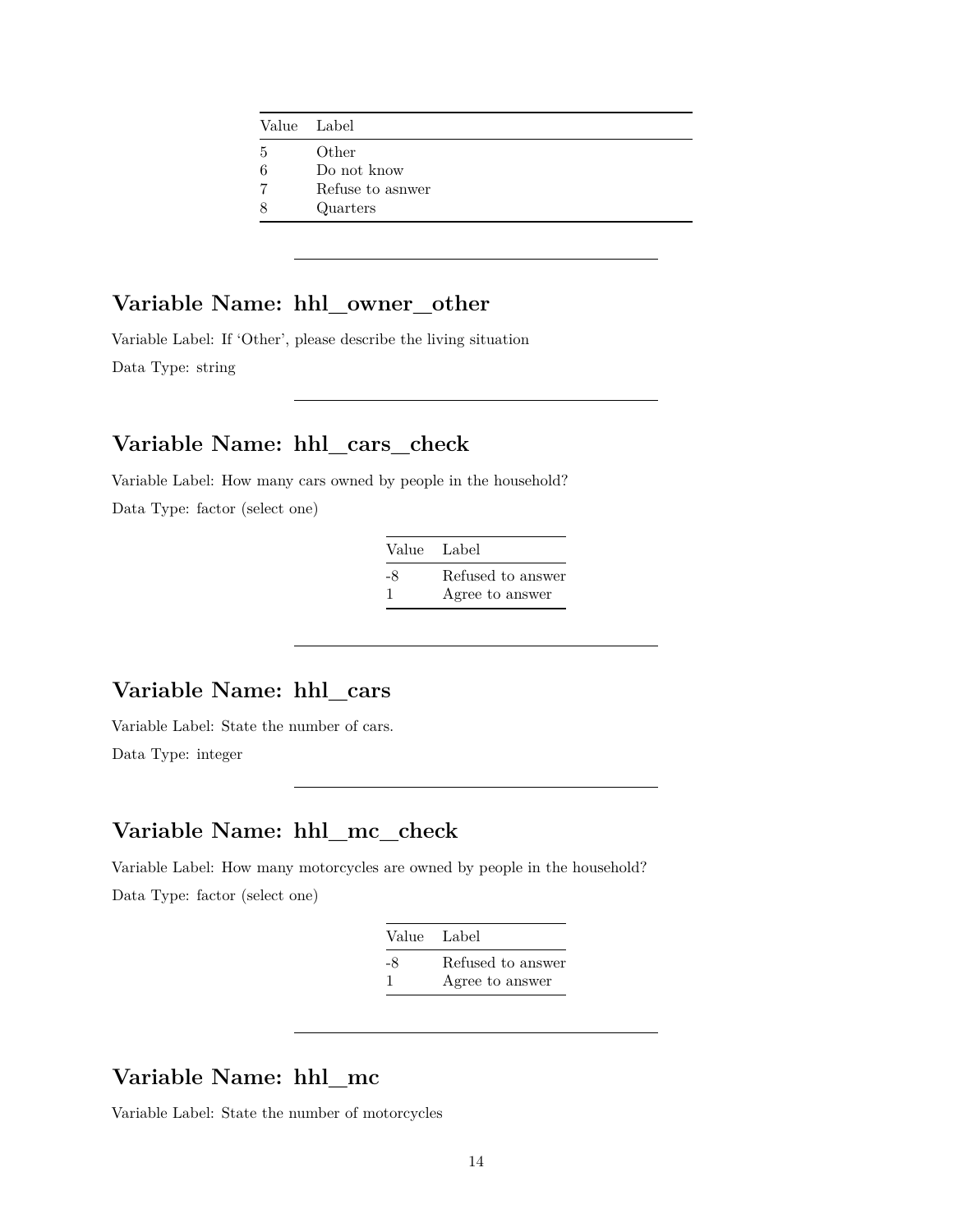Data Type: integer

### **Variable Name: hhl\_tech**

Variable Label: Which of the following are available within the household Data Type: factor (select multiple)

| Label                                         |
|-----------------------------------------------|
| (ASTRO) Satellite TV                          |
| Internet (Streamyx)                           |
| Internet (Broadband Modem / Broadband Dongle) |
| Internet (Unifi)                              |
| Do not Know                                   |
| Refused to answer                             |
|                                               |

### **Variable Name: hhl\_emergency**

Variable Label: In an emergency, can the household collect a total of RM1,500 in 24 hours? Data Type: factor (select one)

| Value          | Label             |
|----------------|-------------------|
| 1              | Definitely Not    |
| $\overline{2}$ | Possibly          |
| 3              | Probably          |
| 4              | Definitely        |
| 5              | Don't Know        |
| հ              | Refused to Answer |

#### **Variable Name: HouseDetails\_ID**

Variable Label: Scan a new barcode (House ID)

Data Type: string

#### **Variable Name: HouseDetails\_IDnum**

Variable Label: If you could not scan the House ID, enter the ID manually Data Type: string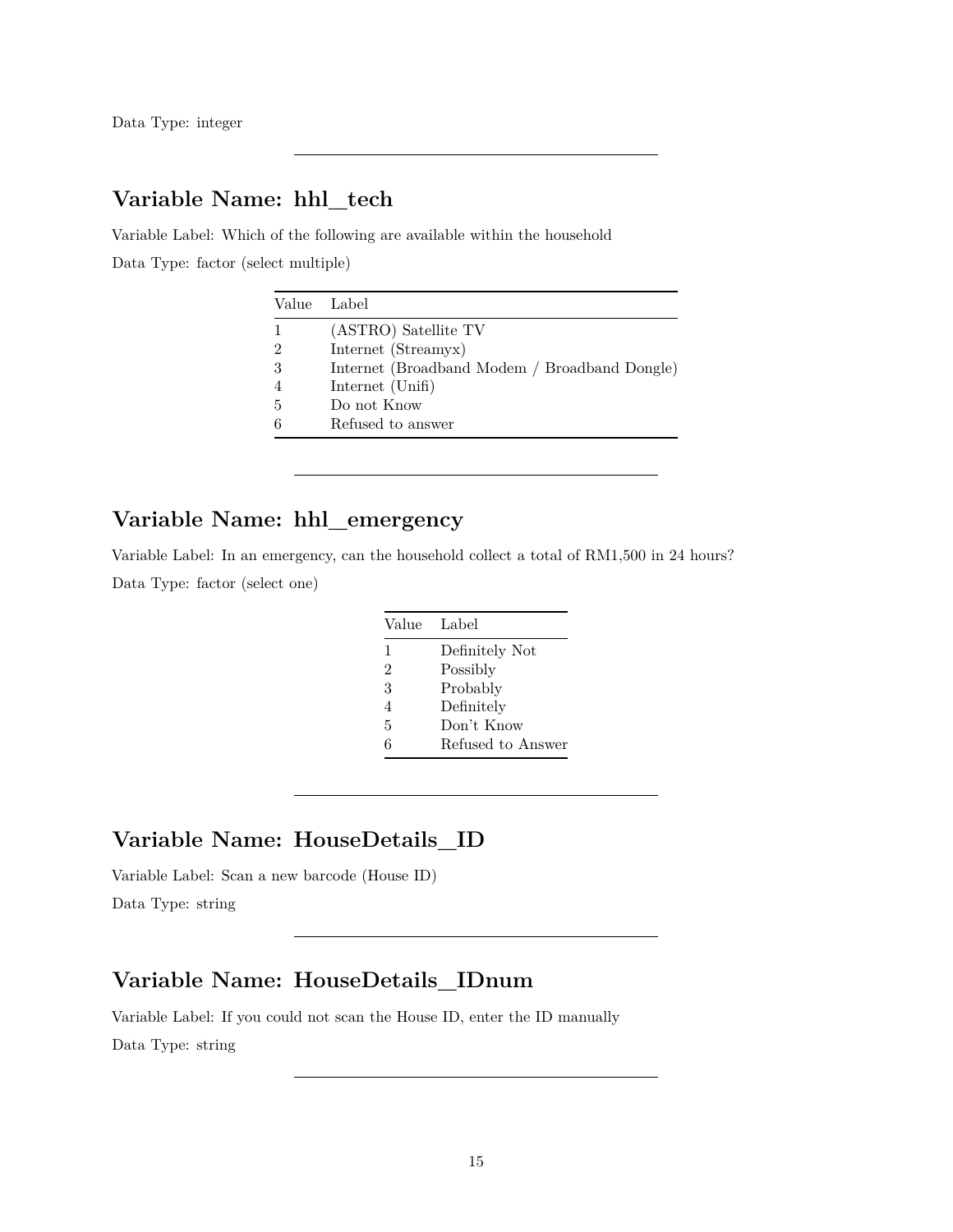#### **Variable Name: HouseDetails\_attached**

Variable Label: Are you allowed to attach the house ID somewhere?

Data Type: factor (select one)

| Value Label |               |
|-------------|---------------|
| I.          | No            |
| 2           | Yes           |
| З           | Could not ask |
|             |               |

#### **Variable Name: HouseDetails\_idwhere**

Variable Label: Where did you attach the House ID? Data Type: factor (select one)

| Value Label    |                       |
|----------------|-----------------------|
| 1              | Electricity Meter Box |
| $\mathfrak{D}$ | Above the front door  |
| 3              | Near the front door   |
|                | Other                 |

# **Variable Name: HouseDetails\_idwhere\_other**

Variable Label: If 'Other' please specify the location where you placed the House ID Data Type: string

#### **Variable Name: HouseDetails\_photo\_other**

Variable Label: Do you have permission to take the outside photograph of the dwelling? Data Type: factor (select one)

| Label |
|-------|
| Yes   |
| Nο    |
|       |

# **Variable Name: HouseDetails\_photo**

Variable Label: Take a photograph of the outside of the dwelling Data Type: image